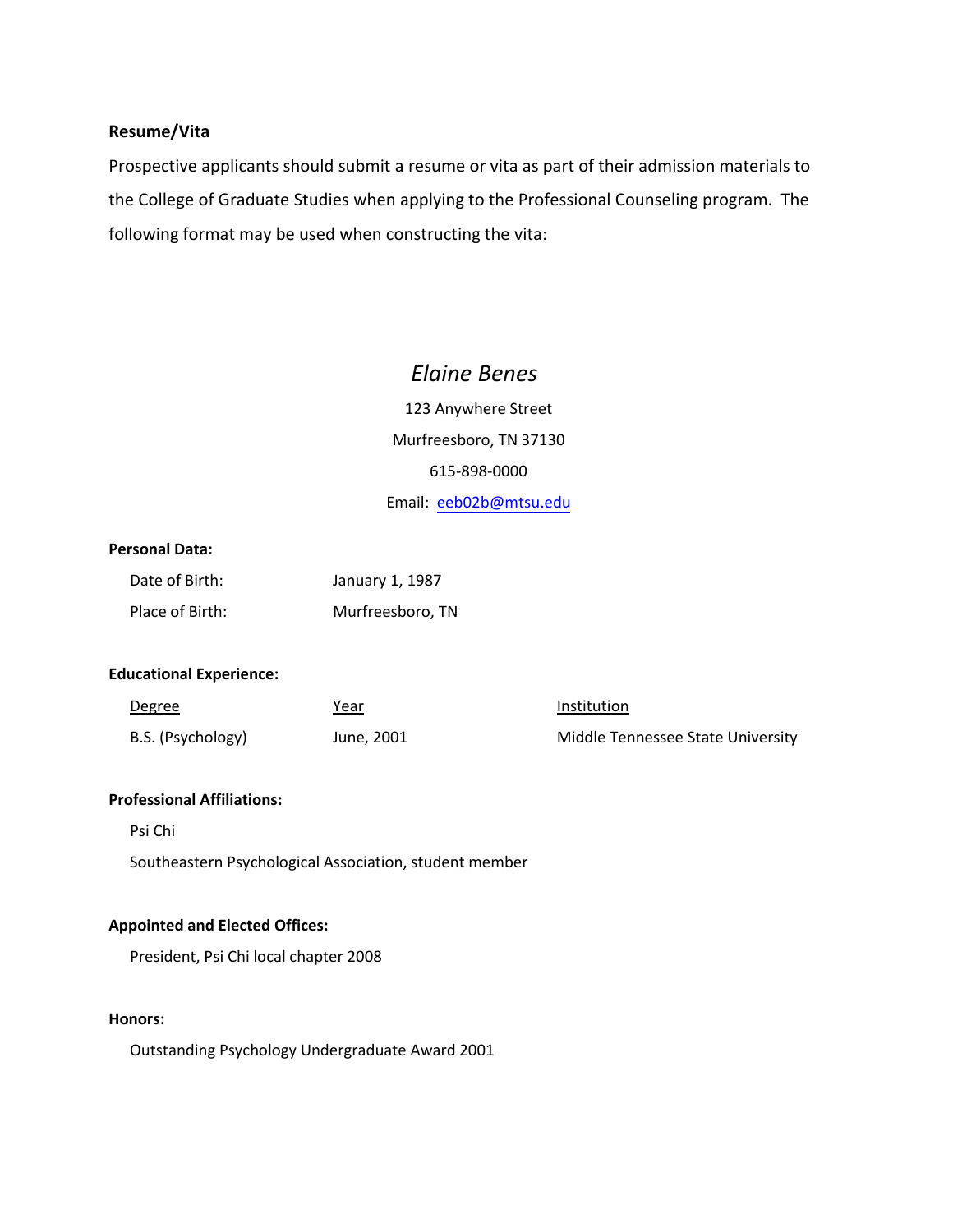#### **Research Experience:**

2002 Assisted in three research projects

- a) Effect of Room Color on Test Performance with Dr. Pat Kemp.
- b) Effect of Room Size on Test Performance with Dr. Leslie Stevenson.
- 2001 Honors thesis research, The Effect of Social Skills Training on Acceptance into a Group. Independent research conducted under the guidance of Dr. J. Thompson.

## **Publications and Presentations:**

A) Published Articles

Kemp, P. & Student, I. G. (2002). Effect of room size on test performance. *Journal of Irreproducible Results, 23*, 100-101.

#### B) Presentations

Stevenson, L. & Student, I. G. (March, 1998). *Effect of room color on test performance*. 35<sup>th</sup> annual meeting of Southeastern Psychological Association, Atlanta, GA.

#### **References:**

Dr. Jerry Seinfeld Department of Educational Leadership 1301 E. Main Street MTSU – Box 91 Murfreesboro, TN 37132

Dr. George Castanza Department of Educational Leadership 1301 E. Main Street MTSU – Box 91 Murfreesboro, TN 37132

Dr. Kozmo Kramer Department of Psychology 1301 E. Main Street MTSU – Box 87 Murfreesboro, TN 37132